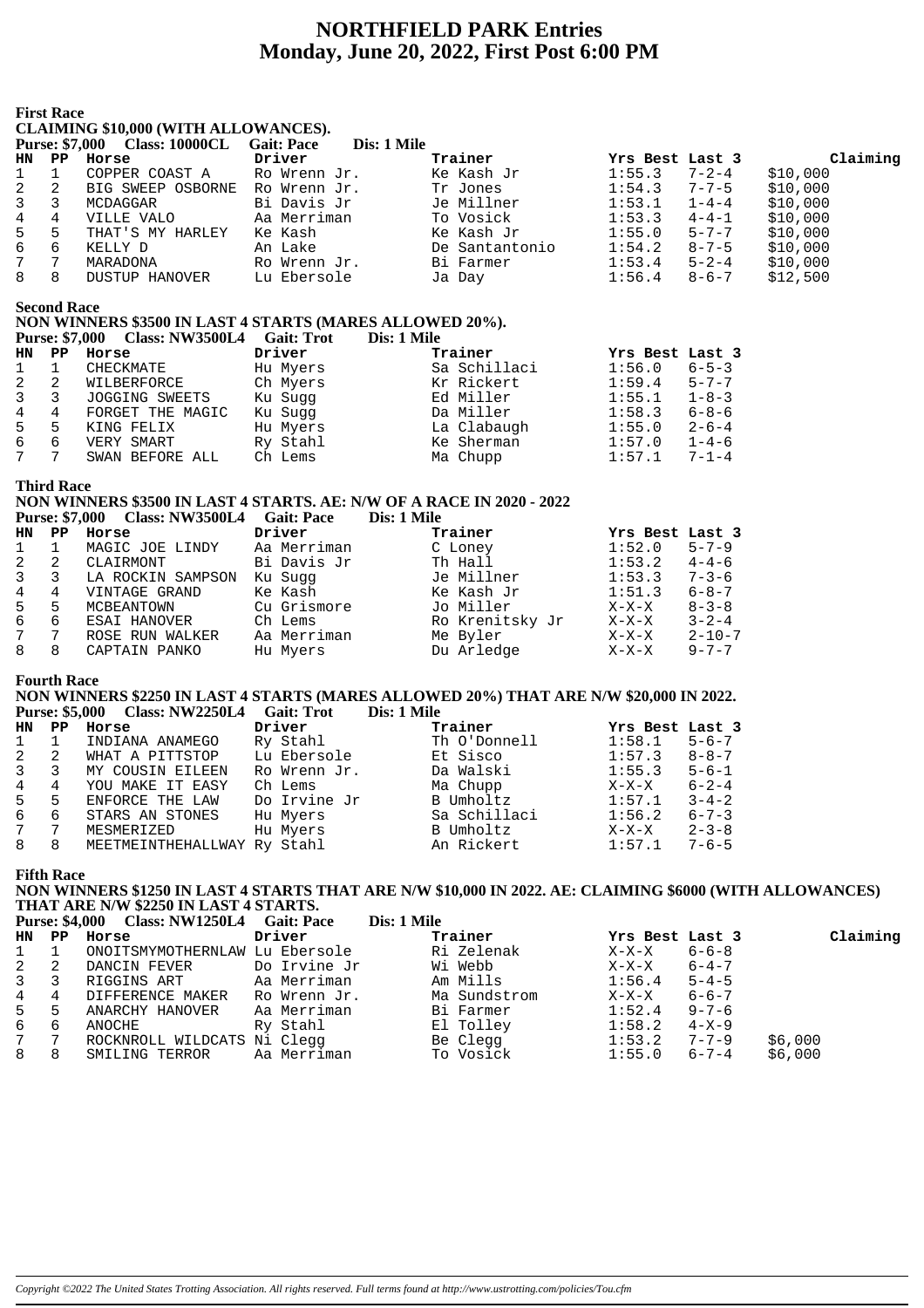#### **Sixth Race** NON WINNERS 2 PARI-MUTUEL RACES. AE: N/W 4 PM RACES OR \$30,000 LIFETIME. CLAIMING PRICE \$22,500 (WITH **ALLOWANCES**

|                  |    | Purse: \$8,800 Class: NW2PMCD | <b>Gait: Pace</b> | Dis: 1 Mile    |                 |             |          |
|------------------|----|-------------------------------|-------------------|----------------|-----------------|-------------|----------|
|                  |    | HN PP Horse                   | Driver            | Trainer        | Yrs Best Last 3 |             | Claiming |
| $1 \quad 1$      |    | HOOSIER HYPNOTIC              | An Lake           | Ra Farmer      | 1:55.1          | $5 - 9 - 4$ | \$22,500 |
| $2 \quad 2$      |    | WIGGLEITJIM                   | Ku Suqq           | Da Walski      | 1:56.1          | $7 - 4 - 4$ | \$28,125 |
| $3 \overline{3}$ |    | POINT PLACE                   | Ch Lems           | Mi Wollam      | 1:54.4          | $9 - 7 - 7$ |          |
| $4 \quad 4$      |    | KEYSTONE CATALYST             | Gr Grismore       | Sa Schillaci   | 1:53.2          | $6 - 1 - 6$ | \$28,125 |
| $5 -$            | -5 | DANCING MACHINE               | Ch Myers          | Kr Rickert     | $X-X-X$         | $3 - 4 - 9$ |          |
| 6                | -6 | ALL IN JEST                   | Lu Ebersole       | Je Millner     | 1:57.1          | $6 - 3 - 5$ | \$33,750 |
| 7                |    | GREATER THAN ACES             | Bi Davis Jr       | De Santantonio | 1:58.3          | $8 - 6 - 7$ |          |

## **Seventh Race**

#### NON WINNERS \$5000 IN LAST 4 STARTS.

|           | <b>Purse: \$9,000</b> | Class: NW5000L4 Gait: Trot |              | Dis: 1 Mile |                 |             |
|-----------|-----------------------|----------------------------|--------------|-------------|-----------------|-------------|
| <b>HN</b> | PP                    | Horse                      | Driver       | Trainer     | Yrs Best Last 3 |             |
|           |                       | KOLIN                      | Ch Lems      | Ja Criss Jr | 1:56.1          | $4 - 4 - 3$ |
| 2         | -2                    | SLATED TO WIN              | Bi Davis Jr  | Co Kreiser  | 1:54.4          | $5 - 8 - 1$ |
|           | 3                     | ANASTASIA RUDY             | Ry Stahl     | Je Conger   | 1:55.1          | $2 - 7 - 2$ |
| 4         | 4                     | GONNAWISHONASTAR           | Aa Merriman  | Ji Smith    | 1:54.4          | $3 - 1 - 2$ |
| 5         | 5                     | STARLIT THISWANDAY         | Ro Wrenn Jr. | Ra Kinney   | 1:57.2          | $8 - 2 - 2$ |
| 6         | 6                     | FLY JESSE FLY              | Lu Ebersole  | Ca Hollar   | 1:57.0          | $4 - 5 - 1$ |
|           | 7                     | ADMIRAL ALLSTAR            | Ku Suqq      | Ed Miller   | 1:55.3          | $9 - 6 - 1$ |
| 8         | 8                     | STEEL                      | Bi Davis Jr  | He Hagerman | 1:54.1          | $1 - 6 - 4$ |

## **Eighth Race**

NON WINNERS 2 PARI-MUTUEL RACES. AE: N/W 4 PM RACES OR \$30,150 LIFETIME. CLAIMING PRICE \$22,500 (WITH **ALLOWANCES**) *r*<br>Class: NW2PMCD - Cait: Pace  $P$  $\overline{\text{Disc 1} \text{Mila}}$ 

|                |    | <b>FUISE: 30,000 CIASS: INVERTIOLE GAIL: FACE</b> |              | DIS, I VIIIE  |                 |             |          |
|----------------|----|---------------------------------------------------|--------------|---------------|-----------------|-------------|----------|
| HN PP          |    | Horse                                             | Driver       | Trainer       | Yrs Best Last 3 |             | Claiming |
| $\mathbf{1}$   |    | PITT PANDA                                        | An Lake      | Ra Farmer     | 1:51.0          | $1 - 8 - 5$ | \$33,750 |
| 2              | -2 | PIKE ROCK                                         | Bi Davis Jr  | Co Kreiser    | 1:53.2          | $4 - 3 - 3$ | \$28,125 |
| $\overline{3}$ | -3 | GUNS BLAZIN'                                      | Ry Stahl     | Ma Burkholder | 1:54.2          | $2 - 4 - 9$ |          |
| $\overline{4}$ | 4  | SURFINTHECANYON                                   | Do Irvine Jr | Wi Webb       | 1:54.2          | $1 - 1 - 7$ |          |
| 5              | 5  | CHESCO                                            | Ku Sugg      | Ed Miller     | $X-X-X$         | $6 - 7 - 6$ | \$22,500 |
| 6              | 6  | WESTERN DRIVE                                     | Ju Irvine    | Da Novak      | $X-X-X$         | $4 - 7 - 8$ |          |
| 7              |    | PHANTOM SHADOW                                    | Hu Myers     | B Umholtz     | 1:56.1          | $5 - 3 - 3$ | \$28,125 |
| 8              | 8  | PAPPY'S LEGACY                                    | Ro Wrenn Jr. | Ma Headworth  | 1:56.3          | $2 - 4 - 3$ | \$22,500 |

#### **Ninth Race**

NON WINNERS 1 PARI-MUTUEL RACE. AE: N/W 2 PM RACES OR \$20,000 LIFETIME. CLAIMING PRICE \$15,000 (WITH ALLOWANCES). **MUZEN CON**  $\alpha$  in  $\mathbf{D}_{\text{tot}}^{\text{t}}$  1 Mil

|              |                        | Purse: \$7,500 Class: NWIPMCD | Gait: Pace   | Dis: 1 Mile |                 |             |          |
|--------------|------------------------|-------------------------------|--------------|-------------|-----------------|-------------|----------|
| HN           | $\mathbf{P}\mathbf{P}$ | Horse                         | Driver       | Trainer     | Yrs Best Last 3 |             | Claiming |
|              |                        | BROOKDALE JOEY                | Bi Davis Jr  | B Umholtz   | 1:59.0          | $2 - 4 - 4$ | \$18,750 |
| 2            | 2                      | MUSICAL BOX                   | Ch Lems      | Ma Chupp    | 1:54.1          | $7 - 1 - 1$ | \$15,000 |
| $\mathbf{3}$ |                        | LEONARDO HANOVER              | Ro Wrenn Jr. | Re Zubkoff  | 1:57.1          | $3 - 2 - 6$ | \$22,500 |
| 4            | 4                      | BEACH BUM BOB                 | Ja Thompson  | Ke Merriman | $X-X-X$         | $7 - 2 - 3$ | \$15,000 |
| $5 -$        | 5                      | GOLD VINTAGE                  | Ch Lems      | Ji Smith    | $X-X-X$         | $6 - 7 - 5$ |          |
| 6            | 6                      | BUCKEYE EMERY                 | Ni Clegg     | Je Hollis   | 1:56.1          | 1-2-1       | \$22,500 |
| 7            | 7                      | TRICK'S ROCK                  | Ry Stahl     | Je Conger   | X-X-X           | $2 - 7 - 4$ |          |
| 8            | 8                      | SNOW BURN                     | Ni Clegg     | C Loney     | $X-X-X$         | $9 - 6 - 7$ |          |
| 9            | 9                      | SIR LOVEALOT BC               | An Lake      | Am Mills    | $X-X-X$         | $5 - 7 - 4$ | \$18,750 |
| AE1          |                        | INSTANTANEOUS                 | Hu Myers     | Du Arledge  | 1:55.1          | $1 - 6 - 9$ | \$18,750 |

#### **Tenth Race**

### **CLAIMING \$8000 (WITH ALLOWANCES)**

|                | CLAIMING SOUVE WITH ALLOWANCES |                                     |                                  |            |                 |             |          |  |  |  |
|----------------|--------------------------------|-------------------------------------|----------------------------------|------------|-----------------|-------------|----------|--|--|--|
|                |                                | <b>Purse: \$5,000 Class: 8000CL</b> | Dis: 1 Mile<br><b>Gait: Pace</b> |            |                 |             |          |  |  |  |
| HN PP          |                                | Horse                               | Driver                           | Trainer    | Yrs Best Last 3 |             | Claiming |  |  |  |
|                |                                | HEEZ ORL BLACK N                    | Bi Davis Jr                      | C Loney    | 1:53.3          | 6-6-2       | \$8,000  |  |  |  |
| 2              | -2                             | SOME NOBODY                         | Ro Wrenn Jr.                     | Bi Farmer  | 1:57.3          | $3 - 4 - 5$ | \$8,000  |  |  |  |
| $\overline{3}$ | 3                              | SENATOR CHARLIE                     | Ku Suqq                          | Je Roegner | $X-X-X$         | $7 - 3 - 3$ | \$8,000  |  |  |  |
| 4              | 4                              | AMERICAN VISION                     | Ni Clegg                         | Be Clegg   | 1:52.2          | 6-5-6       | \$8,000  |  |  |  |
| 5              | 5                              | A LIST                              | Aa Merriman                      | To Vosick  | 1:55.1          | $4 - 2 - 8$ | \$8,000  |  |  |  |
| 6              | 6                              | STAY IN YOUR PLACE Hu Myers         |                                  | Th Hall    | 1:55.1          | $2 - 3 - 6$ | \$8,000  |  |  |  |
| 7              |                                | SKYWAY TITAN                        | Bi Davis Jr                      | Co Kreiser | 1:53.4          | $1 - 2 - 5$ | \$8,000  |  |  |  |
| 8              | -8                             | LEXINGTON AVENUE                    | Ry Stahl                         | Je Millner | 1:55.2          | $5 - 5 - 3$ | \$8,000  |  |  |  |

**Eleventh Race** 

### NON WINNERS \$5000 IN LAST 4 STARTS. AE: CLAIMING \$15,000 (WITH ALLOWANCES).

#### Purse: \$9,000 Class: NW5000L4 Gait: Pace Dis: 1 Mile

|             | HN PP       | Horse             | Driver      | Trainer      | Yrs Best Last 3  |             | Claiming |
|-------------|-------------|-------------------|-------------|--------------|------------------|-------------|----------|
| $1 \quad 1$ |             | ISLAND JET        | Ry Stahl    | Ma Headworth | 1:54.2           | $2 - 3 - 5$ |          |
|             | $2 \quad 2$ | DAVE AND DENNIS   | Lu Ebersole | Ti Lane      | 1:52.3           | $5 - 7 - 8$ |          |
| $3 \quad 3$ |             | FLASH LAUXMONT    | Aa Merriman | To Vosick    | 1:52.0           | $7 - 2 - 1$ |          |
| 4 4         |             | IRISH PRINCE      | Ch Lems     | B Umholtz    | 1:53.1           | $3 - 4 - 1$ |          |
| 5 5         |             | IMPRESSIVE COWBOY |             | Se Mapes     | 1:57.1           | $4 - 8 - 6$ |          |
| 6 6         |             | PET MY ROCK       | Aa Merriman | Bi Rhoades   | 1:53.2           | $2 - 3 - 5$ | \$15,000 |
| 7 7         |             | BAIT A HOOK       | Ch Lems     | Th O'Donnell | $1:52.3$ $1-3-4$ |             |          |